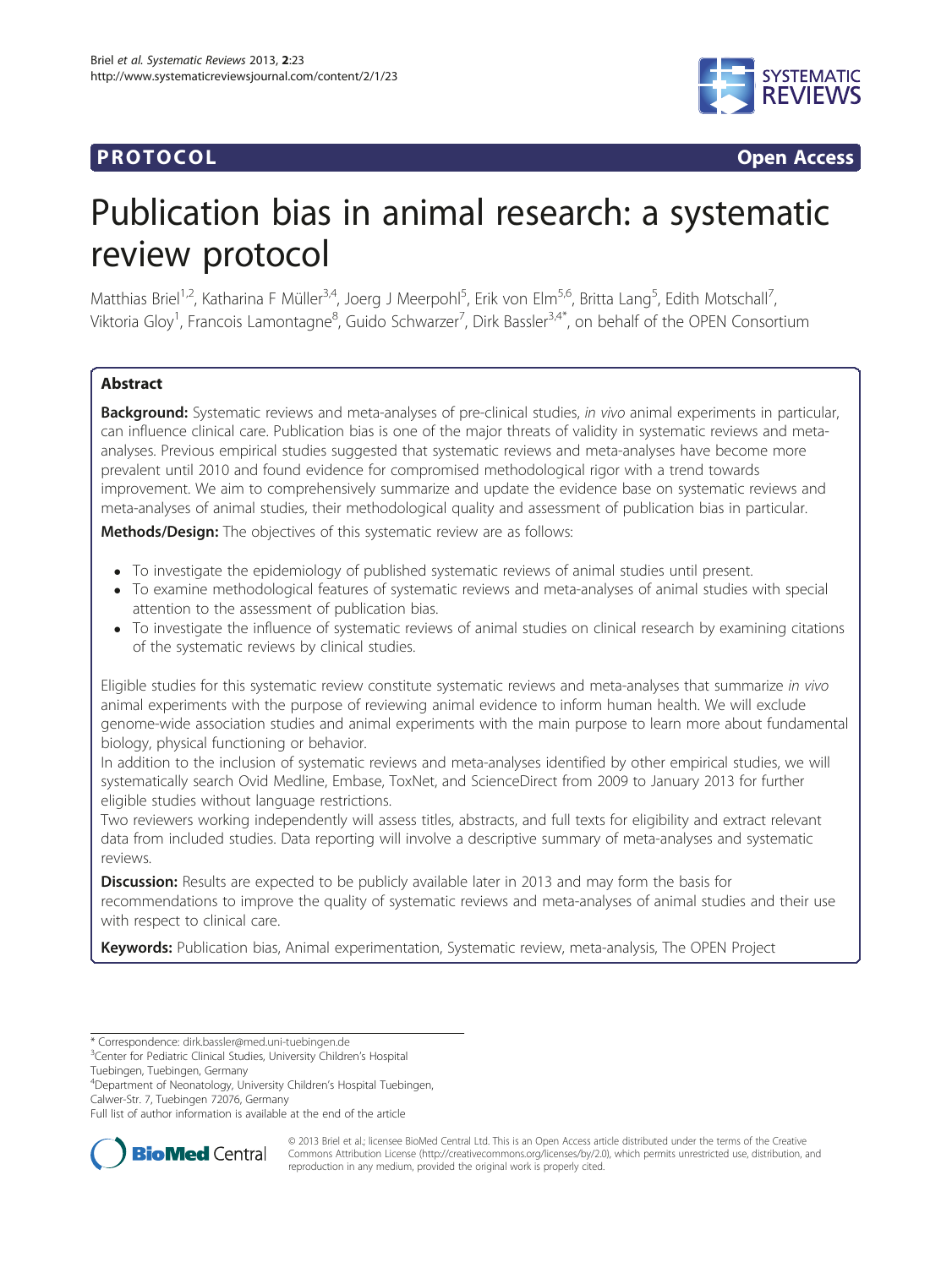## Background

Pre-clinical research has its main purpose in enhancing our understanding of physiologic and pathologic processes. However, many pre-clinical studies, in vivo animal experiments in particular, may also influence clinical care of patients through the following mechanisms: i) information for the design of clinical studies, ii) clinical guidelines considering pre-clinical evidence when clinical evidence is lacking, or iii) direct guidance of clinical practice. For instance, in the widely accepted Surviving Sepsis Guidelines recommendations regarding target arterial blood pressure for vasopressor use and positive end-expiratory pressure in the prevention of lung injury, draw on results from animal experiments [\[1\]](#page-3-0). In addition, a recent empirical study showed that a substantial number of overviews of animal experiments investigating therapies for sepsis explicitly extrapolated results from animal studies to human patients and that subsequent citations of these overviews in publications of clinical studies reflect the influence of preclinical on clinical research [\[2\]](#page-3-0).

Whenever a summary of the current evidence is needed for decision-making in clinical research, health-care policy, or clinical practice, systematic reviews (SRs) and, where appropriate, meta-analyses are most useful tools. SRs offer a structured and transparent way to comprehensively identify and evaluate the available evidence on a specific topic. Meta-analyses increase the precision and generalizability of effect estimates by quantitatively summarizing the results of individual studies included in an SR in order to provide a single best estimate with maximal statistical power [\[3](#page-3-0)]. SRs and meta-analyses of pre-clinical studies are still relatively rare in the medical literature. Mignini and Khan identified 30 SRs of laboratory animal experiments in 2006, and Peters et al. found 86 using a more sensitive search strategy and a broader definition of laboratory animal experiments [\[4,5](#page-3-0)]. However, in an update study Korevaar et al. reported that SRs of pre-clinical studies are getting more common over time, doubling their number roughly every 3 years between 1997 and 2010 [\[6](#page-3-0)].

The validity and usefulness of the results of SRs and meta-analyses strongly depend on their methodological rigor. Assessing bias, such as publication bias, is essential, when conducting SRs. If the publication or non-publication of research findings depends on the nature and direction of the results (definition of publication bias [[7](#page-3-0)]) then the published studies are no longer a random sample of all studies that have been conducted, but constitute a biased sample leading to spurious summary results. Different methods have been developed to graphically and statistically investigate publication bias [\[8](#page-3-0)-[12](#page-3-0)]. Although all these methods have their limitations one should still try to address the likelihood of publication bias in each SR as thorough as possible [[9,13](#page-3-0)].

While principles of critically appraising SRs of clinical research are well established, their application to SRs of pre-clinical studies appears variable [[2\]](#page-3-0). Previous empirical studies on SRs of animal experiments found that only 16% (5/30) and 37% (17/46) of meta-analyses considered publication bias [\[4,5](#page-3-0)]. Korevaar et al. reported that between 2005 and 2010 the proportion of meta-analyses of in vivo animal studies that assessed publication bias increased to 60% (21/35) [\[6](#page-3-0)]. A recently published survey conducted in animal laboratories in the Netherlands reported that just about 50% of animal experiments are published; employees of for-profit organizations even estimated that only 10% of animal experiments appear in peerreviewed journals [[14](#page-3-0)]. Lack of statistical significance was identified as one of several important reasons for non-publication.

Korevaar et al. conducted their search for SRs of animal experiments in 2009/10 [\[6\]](#page-3-0). It remains unclear how the number and methodological quality, in particular assessment of publication bias, of such SRs evolved up to the present (January 2013), and to what extent they are cited by clinical studies. We will therefore conduct a comprehensive SR summarizing the results from Peters et al. and Korevaar et al. and updating the evidence base for SRs of animal experiments. This SR will be part of the project, To Overcome failure to Publish nEgative fiNdings (OPEN Project), which was developed with the goal of elucidating the scope of publication bias and non-publication of studies through a series of SRs and policy evaluations ([www.open-project.eu\)](http://www.open-project.eu).

## **Objectives**

The specific goals of the present SR of animal studies are: determining the number of published SRs of animal studies up to the present; investigating methodological features of SRs and meta-analyses of animal studies especially with respect to assessment of publication bias, and investigating the influence of SRs of animal studies on clinical research by examining citations of the SRs in clinical studies.

## Methods

## Eligibility criteria

To allow for a valid combination of results we will use similar criteria and search strategies to Peters et al. and Korevaar *et al.* [[5](#page-3-0),[6](#page-3-0)], to identify relevant SRs and metaanalyses of animal experiments. We will consider an article an SR if it provides details on the source(s) of evidence searched and information on at least one of the following: i) search terms used, ii) any limitation placed on the search, or iii) inclusion and exclusion criteria. In addition, we will use a second, more stringent, definition of an SR requiring besides a systematic search and explicit inclusion and exclusion criteria, also a focused research question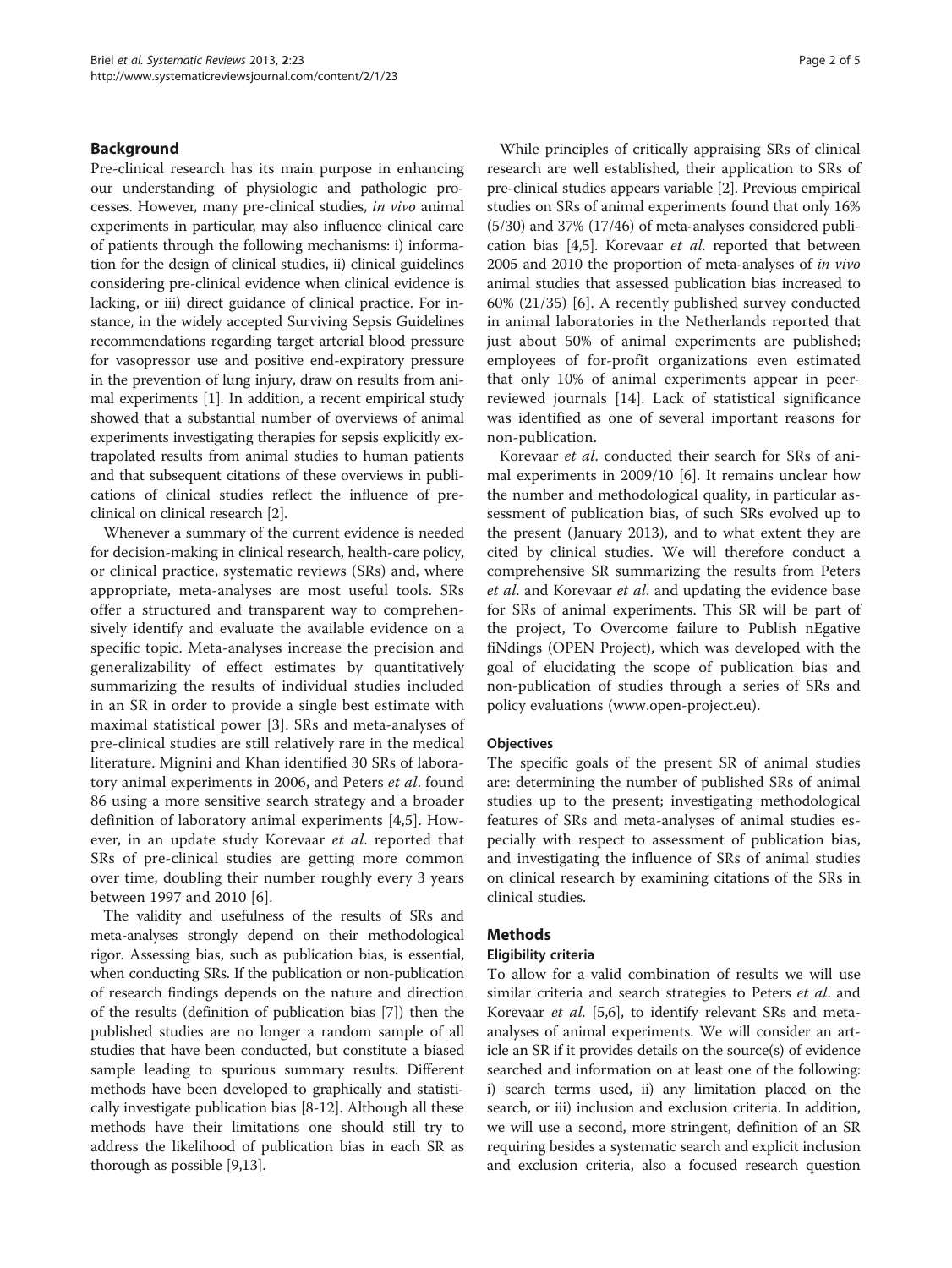and a systematic evaluation of the quality of the included studies [[15](#page-4-0)]. For meta-analyses, a review has to report on some form of quantitative synthesis of results of more than one animal experiment. SRs and meta-analyses will be included if they summarize in vivo animal experiments with the purpose of reviewing animal evidence to inform human health and if they can be allocated to one of the following categories: i) investigation of the efficacy of a medical or surgical intervention; ii) investigation of the side-effects or toxicity of a medical intervention; iii) investigation of the mechanisms of action of a medical intervention; iv) investigation of risk factors (epidemiological associations or mechanisms of action of disease); v) investigation of effects of an exposure to a chemical substance; vi) overview of animal models for disease, and vii) investigation of diagnostic test accuracy. Articles including human studies in addition to animal studies will be considered too. As did Korevaar et al. we will exclude genome-wide association studies and animal experiments with the main purpose to learn more about fundamental biology, physical functioning or behavior and not to inform human healthcare.

## Search strategy

We will systematically search electronic databases such as Ovid Medline, Embase, Toxnet [\(http://toxnet.nlm.nih.gov/](http://toxnet.nlm.nih.gov/); including Toxline, DART, and HSDB) and ScienceDirect, all from 2009 to the present (January 2013). In addition, the bibliographies of any eligible articles identified will be checked for additional references. No language restrictions will be applied. The search strategy used by Korevaar et al. has been slightly modified with the support of a librarian/ information specialist. The full search strategies are displayed in Additional file [1](#page-3-0). We will not search any grey literature (that is, literature that has not been formally published).

## Study selection

Two reviewers will independently and in duplicate screen titles and abstracts of search results. If a title and abstract cannot be rejected with certainty by both reviewers, the full text of the paper will be retrieved and assessed for eligibility. Any disagreements among reviewers will be resolved by discussion and consensus or, if needed, third party arbitration.

## Data extraction

A specifically designed data extraction form will be developed and pilot-tested. Working in teams of two, we will independently extract relevant information from each eligible article. From all eligible SRs (those included in Peters et al. or Korevaar et al. plus those identified through our search update) we will abstract the following: first author and publication year; journal (goal: distinguish clinical from other journals); whether the article identifies itself as an SR or meta-analysis in the title or abstract; the objective; search strategy (how many and which electronic databases, language restrictions, if any grey literature was searched, if yes, which and how); whether any formal assessment of study quality was performed, and which instrument was used; number of included studies; whether any funding sources were reported for the SR and abstracted from the included studies; whether any assessment of the presence of publication bias was reported, and which method was used; any other comments on publication bias; whether any reporting guideline (QUOROM, PRISMA) for SRs was mentioned.

From meta-analyses we will additionally extract the following data: number of included studies and total number of experiments; number and species of animals used; whether intention to treat was mentioned; whether effect estimates from individual studies were reported; which method was used for data synthesis; whether heterogeneity was assessed.

Any disagreements will be resolved by discussion and consensus or, if needed, third party arbitration. We will use the ISI Web of Science Internet-based citation database to identify clinical publications citing included animal SRs. We will not do this for all included SRs but will rather focus on the following sample: SRs with metaanalysis published between 2005 and 2009 (29 articles) and a random sample of 29 SRs without meta-analysis. Limiting to articles published until 2009 allows all articles to be available in the literature for at least 3 years until our analysis. We will focus on studies likely to influence clinical decision making, such as i) randomized controlled trials; ii) matched controlled trials; iii) crossover trials; iv) uncontrolled prospective trials; v) guidelines; vi) retrospective cohort studies; vii) prospective cohort studies; viii) laboratory experiments with healthy human volunteers; ix) cross-sectional surveys, and x) case report/case series. Two reviewers will review each of the 58 studies independently and in duplicate. They will abstract the role of the citation by allocating a citation to one of the following categories: i) use of citation unrelated to animal studies in review; ii) used citation to provide at least partial justification for the study or a future study; iii) used citation to support or explain their findings; iv) used citation to discuss physiological pathways, and v) used citation to justify the measure of certain variables.

## Data reporting

Data reporting will involve a descriptive summary of meta-analyses and systematic reviews. We will report the study according to PRISMA guidelines [\[16](#page-4-0)].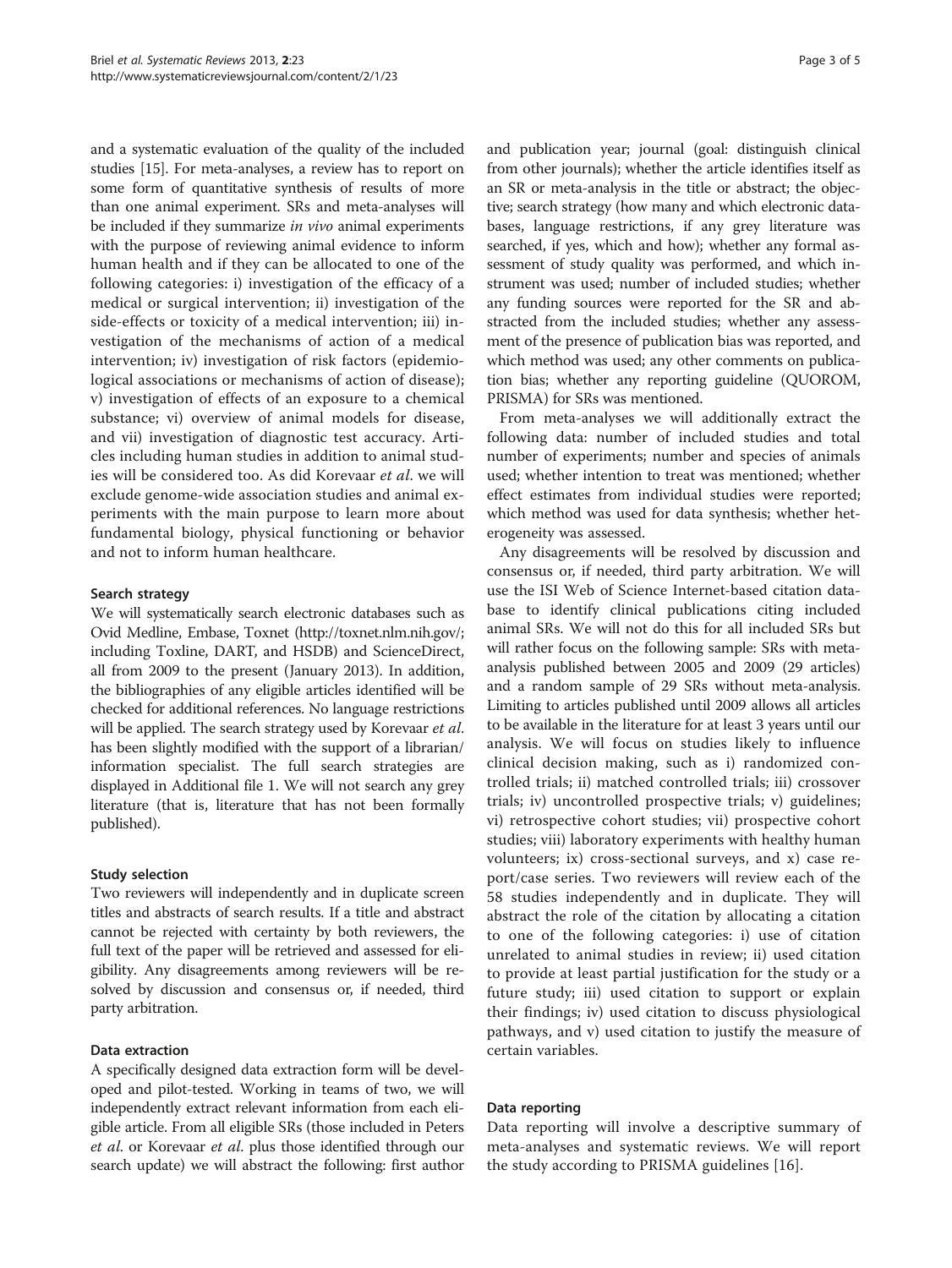## <span id="page-3-0"></span>**Discussion**

This SR aims to comprehensively summarize the epidemiology and methodological quality of SRs and metaanalyses of in vivo animal studies with special attention to the assessment of publication bias. SRs of animal studies can influence clinical care directly or indirectly through guidelines and clinical studies that are designed based on evidence from pre-clinical studies. In order to better understand the extent of that influence we plan to examine citations of identified reviews in publications of clinical studies.

Our protocol has strengths and limitations. The strengths are that we will use a comprehensive approach to identify SRs and meta-analyses of in vivo animal studies through a sensitive search strategy and inclusion of previously identified articles. We will employ two definitions of SRs: a broader one that ensures comparability with previous empirical studies and a more stringent definition that will be applied to all articles meeting the broader criteria. A limitation of our protocol is that our results might be affected by publication bias because we will not search any grey literature. We are therefore limiting the generalizability of our results about methodological quality and publication bias to the published SRs of in vivo animal studies.

This SR together with the results of other SRs in the context of the OPEN Project will raise awareness about the widespread plague of publication bias and the complexity of this issue. Moreover, these reviews will serve as a foundation for a recommendations workshop, which will enable key members of the biomedical research community (for example, funders, research ethics committees, journal editors, et cetera.) to develop future policies and guidelines to reduce the frequency of non-publication and related biases.

## Additional file

[Additional file 1:](http://www.biomedcentral.com/content/supplementary/2046-4053-2-23-S1.docx) Search strategy.

#### Abbreviations

OPEN: to Overcome Failure to Publish Negative Findings; PRISMA: Preferred Reporting Items for Systematic reviews and Meta-Analyses; SR: systematic review.

#### Competing interests

We declare that all authors and contributing members have no competing interests.

#### Authors' contributions

MB, JM, and DB conceived of the study. MB, VG and EM designed the search strategies. MB drafted the manuscript with the help of KM, JM and DB. EvE, BL, EM, VG and GS critically reviewed the manuscript for important intellectual content. All authors read and approved the final version before submission. MB, JM and DB are guarantors.

#### Acknowledgements

The OPEN Project is funded by the European Union Seventh Framework Programme (FP7 – HEALTH.2011.4.1-2) under grant agreement n° 285453.

#### Author details

<sup>1</sup>Basel Institute for Clinical Epidemiology and Biostatistics, University Hospital Basel, Basel, Switzerland. <sup>2</sup>Department for Clinical Epidemiology and Biostatistics, McMaster University, Hamilton, Canada. <sup>3</sup>Center for Pediatric Clinical Studies, University Children's Hospital Tuebingen, Tuebingen, Germany. <sup>4</sup> Department of Neonatology, University Children's Hospital Tuebingen, Calwer-Str. 7, Tuebingen 72076, Germany. <sup>5</sup>German Cochrane Centre, Institute of Medical Biometry and Medical Informatics, University Medical Center Freiburg, Freiburg, Germany. <sup>6</sup>Cochrane Switzerland, IUMSP University Hospital Lausanne, Lausanne, Switzerland. <sup>7</sup>Institute of Medical Biometry and Medical Informatics, University Medical Center Freiburg, Freiburg, Germany. <sup>8</sup>Clinical Research Centre Ètienne Le Bel and Department of Medicine, University of Sherbrooke, Sherbrooke, Canada.

#### Received: 23 January 2013 Accepted: 8 April 2013 Published: 27 April 2013

#### References

- 1. Dellinger RP, Levy MM, Carlet JM, Bion J, Parker MM, Jaeschke R, Reinhart K, Angus DC, Brun-Buisson C, Beale R, Calandra T, Dhainaut JF, Gerlach H, Harvey M, Marini JJ, Marshall J, Ranieri M, Ramsay G, Sevransky J, Thompson BT, Townsend S, Vender JS, Zimmerman JL, Vincent JL, Campai ISS: Surviving Sepsis Campaign: International guidelines for management of severe sepsis and septic shock: 2008. Crit Care Med 2008, 36:296-327.
- 2. Lamontagne F, Briel M, Duffett M, Fox-Robichaud A, Cook DJ, Guyatt G, Lesur O, Meade MO: Systematic review of reviews including animal studies addressing therapeutic interventions for sepsis. Crit Care Med 2010, 38:2401–2408.
- 3. Nordmann AJ, Kasenda B, Briel M: Meta-analyses: what they can and cannot do. Swiss Medical Weekly 2012, 142:w13518.
- 4. Mignini LEK, Khan KS: Methodological quality of systematic reviews of animal studies: a survey of reviews of basic research. BMC Med Res Method 2006, 6:10.
- 5. Peters JL, Sutton AJ, Jones DR, Rushton L, Abrams KR: A systematic review of systematic reviews and meta-analyses of animal experiments with guidelines for reporting. J Environ Sci Health B 2006, 41:1245-1258.
- Korevaar DA, Hooft L, ter Riet G: Systematic reviews and meta-analyses of preclinical studies: publication bias in laboratory animal experiments. Lab Anim 2011, 45:225–230.
- 7. Easterbrook PJ, Berlin JA, Gopalan R, Matthews DR: Publication bias in clinical research. Lancet 1991, 337:867–872.
- 8. Bennett DA, Latham NK, Stretton C, Anderson CS: Capture-recapture is a potentially useful method for assessing publication bias. J Clin Epidemiol 2004, 57:349–357.
- 9. Sterne JAC EM, Moher D: Chapter 10:Addressing reporting biases. 10.2.1 Publication bias. In Cochrane Handbook of Systematic Reviews of Interventions. Version 5.1.0, [updated March 2011]. The Cochrane Collaboration. Edited by Higgins JPT, Green S.; 2011. Available from: [www.](http://www.handbook.cochrane.org) [handbook.cochrane.org](http://www.handbook.cochrane.org).
- 10. Duval S, Tweedie R: Trim and fill: A simple funnel-plot-based method of testing and adjusting for publication bias in meta-analysis. Biometrics 2000, 56:455–463.
- 11. Moreno SG, Sutton AJ, Ades AE, Stanley TD, Abrams KR, Peters JL, Cooper NJ: Assessment of regression-based methods to adjust for publication bias through a comprehensive simulation study. BMC Med Res Methodol 2009, 9:2.
- 12. Moreno SG, Sutton AJ, Thompson JR, Ades AE, Abrams KR, Cooper NJ: A generalized weighting regression-derived meta-analysis estimator robust to small-study effects and heterogeneity. Statistics in medicine. 2012, 31:1407–1417.
- 13. Liberati A, Altman DG, Tetzlaff J, Mulrow C, Gotzsche PC, Ioannidis JPA, Clarke M, Devereaux PJ, Kleijnen J, Moher D: The PRISMA Statement for Reporting Systematic Reviews and Meta-Analyses of Studies That Evaluate Health Care Interventions: Explanation and Elaboration. PLoS Medicine 2009, 6(7):e1000100.
- 14. Ter Riet G, Korevaar DA, Leenaars M, Sterk PJ, Van Noorden CJF, Bouter LM, Lutter R, Elferink RPO, Hooft L: Publication Bias in Laboratory Animal